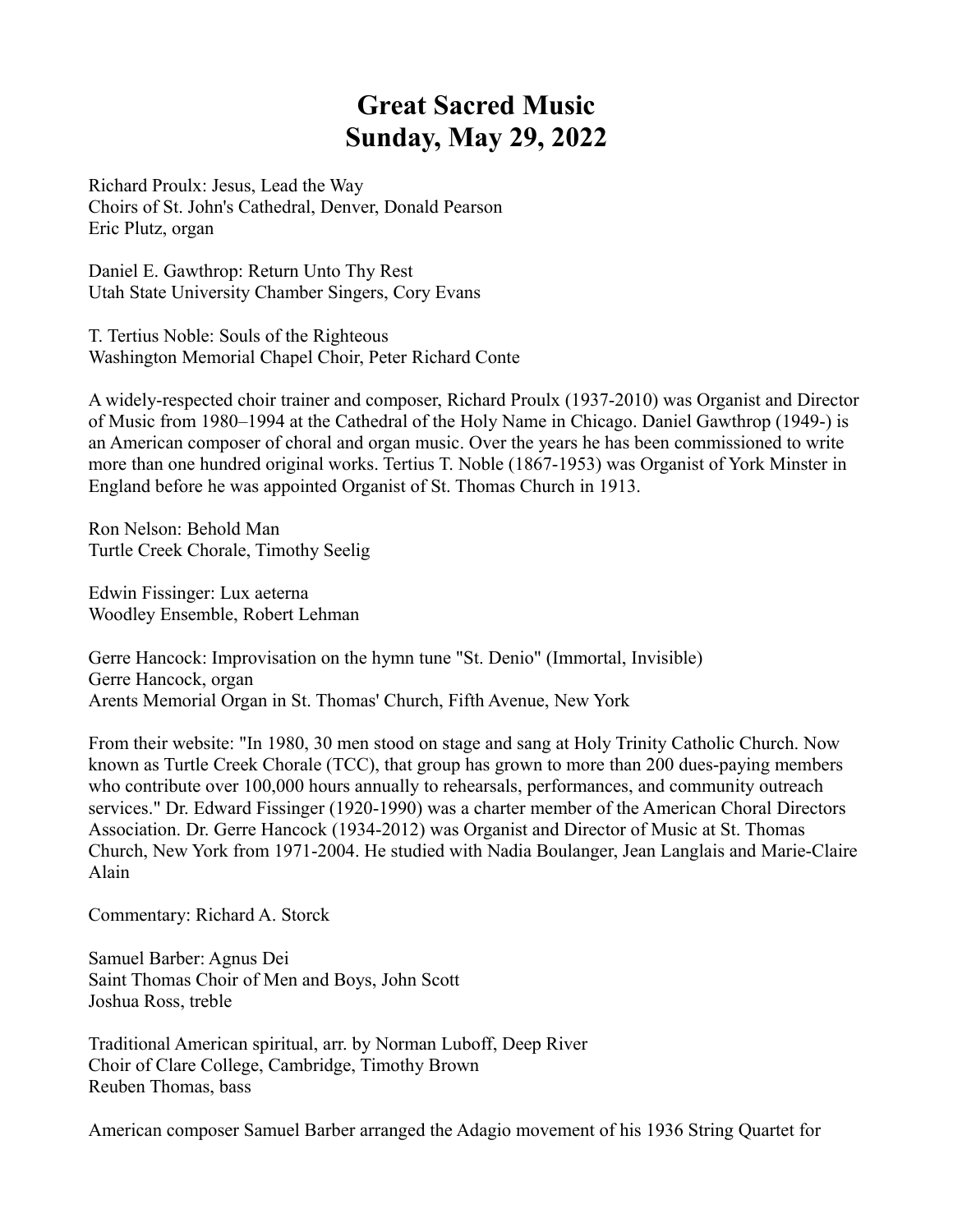SATB chorus in 1967. Barber used the text to the Agnus Dei portion of the Mass and scored the music in the visually terrifying key of B flat minor. The spiritual "Deep River" describes the soul's longing for heaven.

Antonin Dvorak, arr. Robert Prizeman: Goin' Home Libera, Robert Prizeman

Gerald Near: My Song Shall Be Alway of the Loving-Kindness of the Lord Gloriae Dei Cantores, Elizabeth C. Patterson James E. Jordan, organ

Horatio Parker: Allegretto from Sonata in E flat minor Brian Jones, organ 1962 Aeolian-Skinner Organ in Trinity Church, Boston, Massachusetts

The text of "Going Home" was written by William Arms Fisher to a melody from the Largo movement of Dvorak's New World Symphony. American composer Gerald Near (1942-) studied with Leo Sowerby. American composer Horatio Parker (1863-1919) was taught by George Whitefield Chadwick and himself taught Charles Ives and Roger Sessions.

J.S. Bach: Cantata 44, "Sie werden euch in den Bann tun" Holland Boys' Choir; Netherlands Bach Collegium, Pieter Jan Leusink Ruth Holton, soprano; Sytse Buwalde, alto Knut Schoch, tenor; Bas Ramselaar, bass

Craig Smith notes: "There is a tough, almost hard-bitten quality about Bach Cantata BWV 44. The clangorous, hectoring tenor-bass duet with two obbligato oboes runs directly into an even more frenetic little chorus filled with paranoia and fear. The agitation is replaced in the alto aria with obbligato oboe by an almost catatonic dread. The chorale for tenors and continuo is one of the strangest harmonizations in all of Bach. The soprano aria weakly tries for a brighter tone, but still has in its makeup a deeply troubled soul. The beautiful harmonization of "Innsbruck, ich muss dich lassen" is the only hint at a benediction in the piece."

Randall Thompson: Mass of the Holy Spirit Schola Cantorum of Oxford, James Burton

Morten Lauridsen writes: "Whereas Thompson looked to the Baroque as a compositional springboard for The Peaceable Kingdom, the musical materials of the a cappella Mass owe more not only to the eighteenth-century but also to the style and characteristics of Renaissance counterpoint, especially as seen in the music of Orlandus Lassus."

Roberta Bitgood: Chorale Prelude on "God Himself is With Us" Frances Nobert, organ Glatter-Gotz, Rosales organ in First United Church of Christ Congregational, Claremont, California

Dr. Roberta Bitgood (1908-2007) was a composer and church musician. She also had the distinction of being the first women to be elected president of the American Guild of Organists.

Domenico Cimarosa: Requiem